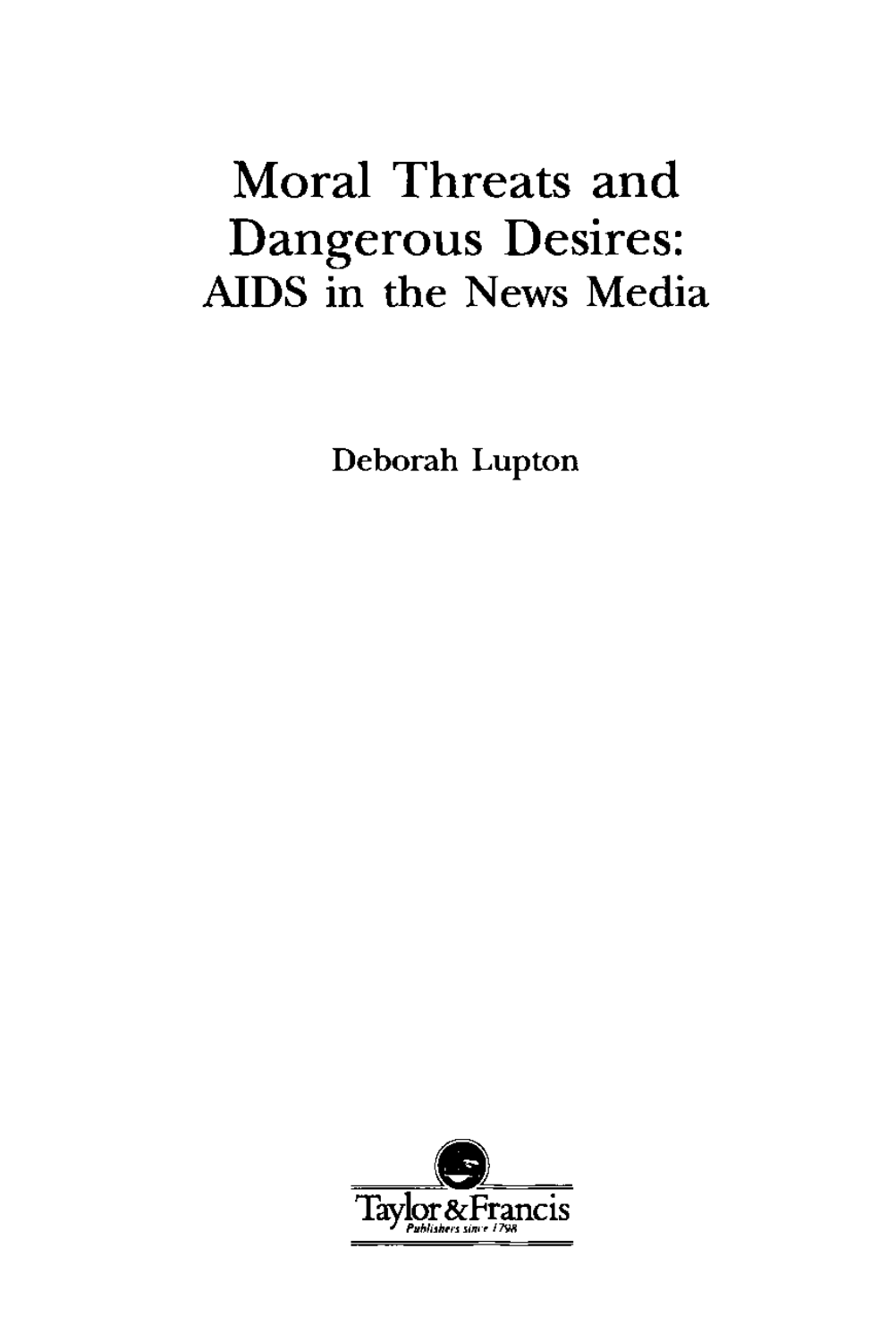## **Contents**

| List of figures<br>Acknowledgments |                                                                                                                                                                                                                                        | vii                              |
|------------------------------------|----------------------------------------------------------------------------------------------------------------------------------------------------------------------------------------------------------------------------------------|----------------------------------|
|                                    |                                                                                                                                                                                                                                        | viii                             |
|                                    | Series editor's preface<br>Introduction                                                                                                                                                                                                |                                  |
|                                    |                                                                                                                                                                                                                                        |                                  |
| 1.                                 | <b>AIDS</b> as News<br>AIDS in the news media<br>Cultural analysis and cultural activism<br>Summary                                                                                                                                    | 8<br>12<br>19<br>21              |
| 2                                  | <b>Analysing News</b><br>The structure of news<br>News as a social construction<br>Critical discourse analysis<br>Micro analysis of news language<br>The role of audiences                                                             | 22<br>23<br>26<br>28<br>31<br>38 |
| 3.                                 | The Early Years of AIDS Reporting<br>The blood supply crisis<br>AIDS is personalized<br>AIDS and metaphor in the early years<br>Summary                                                                                                | 40<br>44<br>46<br>48<br>49       |
| 4                                  | The 'Grim Reaper' Period of AIDS Reporting<br>Declaration of war: the 'Grim Reaper' campaign<br>The press response<br>Ita Buttrose, radical celibate and new 'AIDS expert'<br>Apocalyptic visions<br>The end of the sexual revolution? | 51<br>52<br>54<br>61<br>64<br>69 |

 $\ddot{\phantom{a}}$